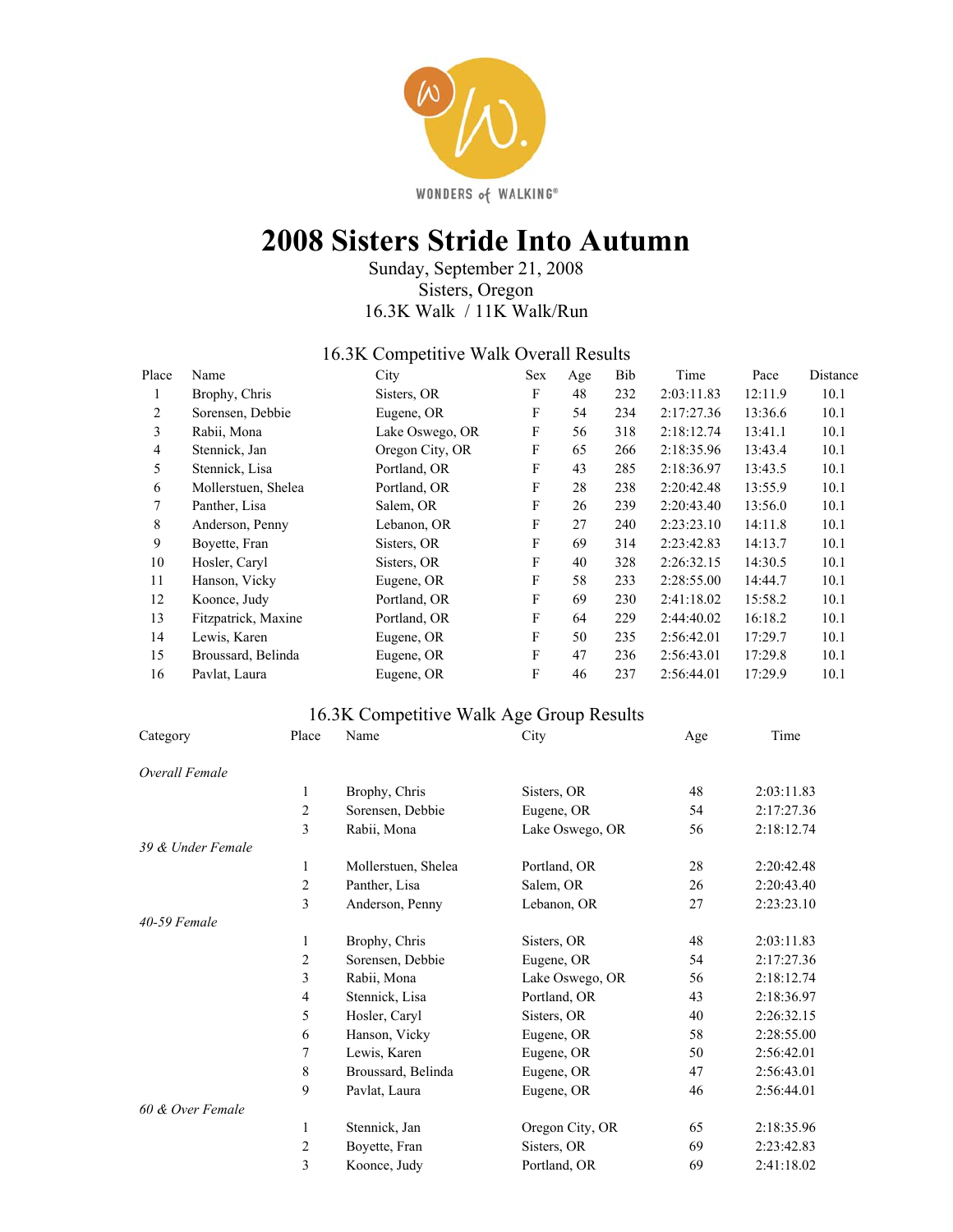| Place            | Name                    | City              | Sex                       | Age    | Bib | Time       | Pace    | Distance |
|------------------|-------------------------|-------------------|---------------------------|--------|-----|------------|---------|----------|
| $\mathbf{1}$     | Gillespie, Michelle     | Hillsboro, OR     | $\mathbf F$               | 41     | 290 | 1:42:14.63 | 10:07.4 | 10.1     |
| $\boldsymbol{2}$ | Addison, Kim            | Sisters, OR       | F                         | 48     | 339 | 2:12:01.17 | 13:04.3 | 10.1     |
| 3                | Fortier, Pam            | Bend, OR          | $\boldsymbol{\mathrm{F}}$ | 52     | 315 | 2:22:32.91 | 14:06.8 | 10.1     |
| 4                | Strickler, Sandy        | Redmond, OR       | $\boldsymbol{\mathrm{F}}$ | 59     | 267 | 2:23:36.66 | 14:13.1 | 10.1     |
| 5                | Moellendorf, Suzanne    | Corvallis, OR     | $\boldsymbol{\mathrm{F}}$ | 27     | 344 | 2:28:20.00 | 14:41.2 | 10.1     |
| 6                | Mostue, Ali             | Bend, OR          | $\boldsymbol{\mathrm{F}}$ | 27     | 312 | 2:28:21.00 | 14:41.3 | 10.1     |
| 7                | Stephenson, Kelli       | Eugene, OR        | $\boldsymbol{\mathrm{F}}$ | 46     | 303 | 2:28:50.00 | 14:44.2 | 10.1     |
| 8                | Turner, Shelley         | Eugene, OR        | $\boldsymbol{\mathrm{F}}$ | 59     | 292 | 2:28:51.00 | 14:44.3 | 10.1     |
| 9                | Arendt, Mary            | Eugene, OR        | $\boldsymbol{\mathrm{F}}$ | 61     | 268 | 2:28:53.00 | 14:44.5 | 10.1     |
| $10\,$           | Anderson, Laura         | Eugene, OR        | $\boldsymbol{\mathrm{F}}$ | 53     | 295 | 2:28:55.01 | 14:44.7 | 10.1     |
| 11               | Wolfe, Karen            | Portland, OR      | $\boldsymbol{\mathrm{F}}$ | 42     | 291 | 2:29:56.01 | 14:50.7 | 10.1     |
| 12               | Wolfe, Dave             | Portland, OR      | M                         | $47\,$ | 263 | 2:29:58.01 | 14:50.9 | 10.1     |
| 13               | Bowie, Michelle         | Terrebone, OR     | $\boldsymbol{\mathrm{F}}$ | 38     | 341 | 2:31:22.01 | 14:59.2 | 10.1     |
| 14               | McFadden, Joan          | Terrebone, OR     | $\mathbf F$               | 55     | 340 | 2:31:23.01 | 14:59.3 | 10.1     |
| 15               | Scott, Andrea           | Clackamas, OR     | $\boldsymbol{\mathrm{F}}$ | 41     | 276 | 2:33:53.01 | 15:14.2 | 10.1     |
| 16               | Colby-Eppler, Katherine | Portland, OR      | $\boldsymbol{\mathrm{F}}$ | 48     | 297 | 2:34:39.01 | 15:18.7 | 10.1     |
| 17               | Hughes, Melissa         | Portland, OR      | $\boldsymbol{\mathrm{F}}$ | 38     | 309 | 2:34:41.01 | 15:18.9 | 10.1     |
| 18               | Theriot, Veronica       | Bend, OR          | $\boldsymbol{\mathrm{F}}$ | 38     | 260 | 2:35:19.01 | 15:22.7 | 10.1     |
| 19               | Lightfoot, Keri         | Portland, OR      | $\boldsymbol{\mathrm{F}}$ | 45     | 286 | 2:37:42.01 | 15:36.8 | 10.1     |
| $20\,$           | Beutler, Sandi          | Bend, OR          | $\boldsymbol{\mathrm{F}}$ | 46     | 319 | 2:37:44.01 | 15:37.0 | 10.1     |
| 21               | Walsh, Grace E.         | Sisters, OR       | $\mathbf F$               | 64     | 316 | 2:38:25.01 | 15:41.1 | 10.1     |
| 22               | Carter, Donna           | Camp Sherman, OR  | $\boldsymbol{\mathrm{F}}$ | 66     | 271 | 2:38:26.01 | 15:41.2 | 10.1     |
| 23               | Carr, Gwen              | Salem, OR         | $\boldsymbol{\mathrm{F}}$ | 60     | 264 | 2:39:15.01 | 15:46.0 | 10.1     |
| 24               | James, Anna Lee         | Turner, OR        | $\boldsymbol{\mathrm{F}}$ | 66     | 265 | 2:39:16.01 | 15:46.1 | 10.1     |
| 25               | Schoening, Ann          | Tigard, OR        | $\boldsymbol{\mathrm{F}}$ | 59     | 299 | 2:39:16.02 | 15:46.1 | 10.1     |
| 26               | Turk, Elana             | Portland, OR      | $\boldsymbol{\mathrm{F}}$ | 43     | 289 | 2:40:29.02 | 15:53.4 | 10.1     |
| $27\,$           | Dawson, Heather         | Portland, OR      | $\boldsymbol{\mathrm{F}}$ | 44     | 284 | 2:40:30.02 | 15:53.5 | 10.1     |
| $28\,$           | Olson, Sheryl           | Portland, OR      | $\boldsymbol{\mathrm{F}}$ | 46     | 287 | 2:41:43.02 | 16:00.7 | 10.1     |
| 29               | Olson-Daron, Candace    | Vancouver, WA     | $\mathbf F$               | 40     | 288 | 2:41:45.02 | 16:00.9 | 10.1     |
| $30\,$           | Marcy, Renee            | Eugene, OR        | $\boldsymbol{\mathrm{F}}$ | 52     | 277 | 2:44:39.02 | 16:18.1 | 10.1     |
| 31               | Schaaf, Carol           | Tualatin, OR      | $\boldsymbol{\mathrm{F}}$ | 43     | 300 | 2:45:38.02 | 16:24.0 | 10.1     |
| 32               | Purcell, Rachel         | Bend, OR          | $\boldsymbol{\mathrm{F}}$ | 27     | 345 | 2:47:27.02 | 16:34.8 | 10.1     |
| 33               | Morrell, Verena         | Sisters, OR       | $\boldsymbol{\mathrm{F}}$ | 53     | 304 | 2:47:52.02 | 16:37.2 | 10.1     |
| 34               | Kunzman, Karen          | Bend, OR          | $\boldsymbol{\mathrm{F}}$ | 58     | 305 | 2:47:54.02 | 16:37.4 | 10.1     |
| 35               | Marty, Gail             | Sisters, OR       | $\boldsymbol{\mathrm{F}}$ | 58     | 330 | 2:47:55.02 | 16:37.5 | 10.1     |
| 36               | Drake, Pat              | Sisters, OR       | $\boldsymbol{\mathrm{F}}$ | 59     | 331 | 2:47:56.87 | 16:37.7 | 10.1     |
| 37               | Bamesberger, Nanette    | Woodinville, WA   | F                         | 42     | 293 | 2:51:05.00 | 16:56.3 | 10.1     |
| 38               | Burnham, Arianne        | Woodinville, WA   | F                         | 43     | 294 | 2:51:08.00 | 16:56.6 | 10.1     |
| 39               | Barry, Caryl Lynn       | Corvallis, OR     | F                         | 44     | 298 | 2:51:09.00 | 16:56.7 | 10.1     |
| 40               | O'Gara, Robin           | Eugene, OR        | F                         | 44     | 296 | 2:52:20.00 | 17:03.8 | 10.1     |
| 41               | Chiappisi, Heather      | Eugene, OR        | F                         | 33     | 307 | 2:52:22.34 | 17:04.0 | 10.1     |
| 42               | Mance, Paula            | Cottage Grove, OR | F                         | 59     | 282 | 2:52:26.45 | 17:04.4 | 10.1     |
| 43               | Mattson, Enrriqueta     | Welches, OR       | F                         | 54     | 280 | 2:59:35.01 | 17:46.8 | 10.1     |
| 44               | Glennen, Joell          | Milwaukie, OR     | F                         | 28     | 306 | 2:59:36.01 | 17:46.9 | 10.1     |
| 45               | Thommen, Karen          | Sandy, OR         | F                         | 53     | 272 | 2:59:38.01 | 17:47.1 | 10.1     |
| 46               | Hernandez, Margaret     | Portland, OR      | F                         | 53     | 274 | 3:00:15.01 | 17:50.8 | 10.1     |
| 47               | Williams, Dianne        | Welches, OR       | F                         | 58     | 283 | 3:04:07.01 | 18:13.8 | 10.1     |
| 48               | Wilson, Joy             | Rhododendron, OR  | ${\bf F}$                 | 47     | 273 | 3:04:09.01 | 18:14.0 | 10.1     |

#### 16.3K Non-Competitive Walk Overall Results

#### 16.3K Non-Competitive Walk Age Group Results

49 Smith, Rene Bend, OR F 60 269 3:06:57.01 18:30.6 10.1 50 Moritz, Pam Bend, OR F 61 270 3:07:01.01 18:31.0 10.1

| Category | Place Name |  | City | Age | Time |
|----------|------------|--|------|-----|------|
|----------|------------|--|------|-----|------|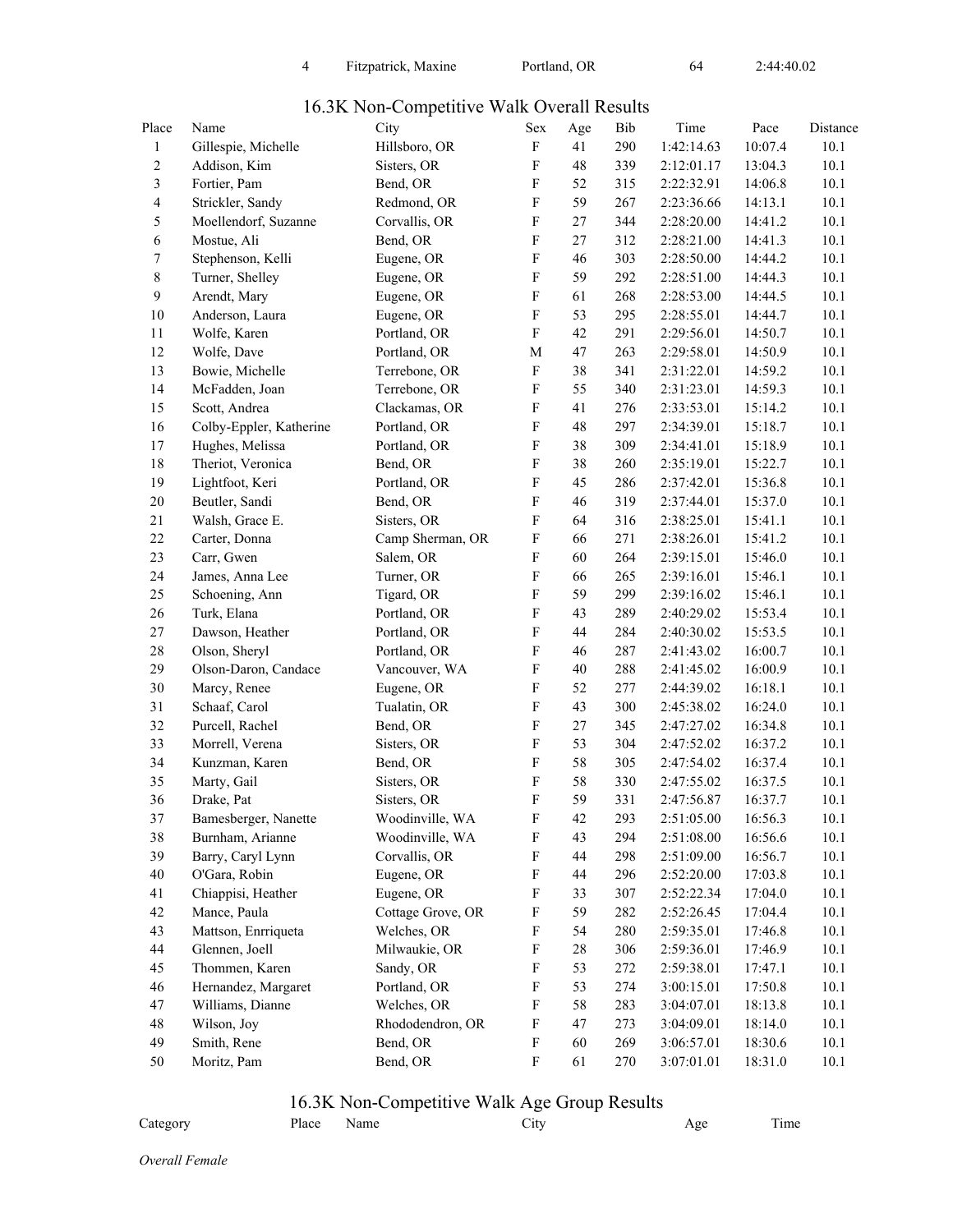|                   | $\mathbf{1}$     | Gillespie, Michelle     | Hillsboro, OR     | 41 | 1:42:14.63 |
|-------------------|------------------|-------------------------|-------------------|----|------------|
|                   | $\boldsymbol{2}$ | Addison, Kim            | Sisters, OR       | 48 | 2:12:01.17 |
|                   | $\mathfrak{Z}$   | Fortier, Pam            | Bend, OR          | 52 | 2:22:32.91 |
| Overall Male      |                  |                         |                   |    |            |
|                   | $\mathbf{1}$     | Wolfe, Dave             | Portland, OR      | 47 | 2:29:58.01 |
| 39 & Under Female |                  |                         |                   |    |            |
|                   | $\mathbf{1}$     | Moellendorf, Suzanne    | Corvallis, OR     | 27 | 2:28:20.00 |
|                   | $\sqrt{2}$       | Mostue, Ali             | Bend, OR          | 27 | 2:28:21.00 |
|                   | 3                | Bowie, Michelle         | Terrebone, OR     | 38 | 2:31:22.01 |
|                   | 4                | Hughes, Melissa         | Portland, OR      | 38 | 2:34:41.01 |
|                   | 5                | Theriot, Veronica       | Bend, OR          | 38 | 2:35:19.01 |
|                   | 6                | Purcell, Rachel         | Bend, OR          | 27 | 2:47:27.02 |
|                   |                  |                         |                   |    |            |
|                   | $\boldsymbol{7}$ | Chiappisi, Heather      | Eugene, OR        | 33 | 2:52:22.34 |
|                   | $\,$ 8 $\,$      | Glennen, Joell          | Milwaukie, OR     | 28 | 2:59:36.01 |
| 40-59 Female      |                  |                         |                   |    |            |
|                   | $\mathbf{1}$     | Gillespie, Michelle     | Hillsboro, OR     | 41 | 1:42:14.63 |
|                   | $\sqrt{2}$       | Addison, Kim            | Sisters, OR       | 48 | 2:12:01.17 |
|                   | 3                | Fortier, Pam            | Bend, OR          | 52 | 2:22:32.91 |
|                   | 4                | Strickler, Sandy        | Redmond, OR       | 59 | 2:23:36.66 |
|                   | 5                | Stephenson, Kelli       | Eugene, OR        | 46 | 2:28:50.00 |
|                   | 6                | Turner, Shelley         | Eugene, OR        | 59 | 2:28:51.00 |
|                   | $\boldsymbol{7}$ | Anderson, Laura         | Eugene, OR        | 53 | 2:28:55.01 |
|                   | $\,$ 8 $\,$      | Wolfe, Karen            | Portland, OR      | 42 | 2:29:56.01 |
|                   | 9                | McFadden, Joan          | Terrebone, OR     | 55 | 2:31:23.01 |
|                   | $10\,$           | Scott, Andrea           | Clackamas, OR     | 41 | 2:33:53.01 |
|                   | 11               | Colby-Eppler, Katherine | Portland, OR      | 48 | 2:34:39.01 |
|                   | 12               | Lightfoot, Keri         | Portland, OR      | 45 | 2:37:42.01 |
|                   | 13               | Beutler, Sandi          | Bend, OR          | 46 | 2:37:44.01 |
|                   | 14               | Schoening, Ann          | Tigard, OR        | 59 | 2:39:16.02 |
|                   | 15               | Turk, Elana             | Portland, OR      | 43 | 2:40:29.02 |
|                   | 16               | Dawson, Heather         | Portland, OR      | 44 | 2:40:30.02 |
|                   | 17               | Olson, Sheryl           | Portland, OR      | 46 | 2:41:43.02 |
|                   | 18               | Olson-Daron, Candace    | Vancouver, WA     | 40 | 2:41:45.02 |
|                   | 19               | Marcy, Renee            | Eugene, OR        | 52 | 2:44:39.02 |
|                   | 20               | Schaaf, Carol           | Tualatin, OR      | 43 | 2:45:38.02 |
|                   | 21               | Morrell, Verena         | Sisters, OR       | 53 | 2:47:52.02 |
|                   | 22               | Kunzman, Karen          | Bend, OR          | 58 | 2:47:54.02 |
|                   | 23               |                         | Sisters, OR       | 58 | 2:47:55.02 |
|                   | 24               | Marty, Gail             | Sisters, OR       |    |            |
|                   |                  | Drake, Pat              |                   | 59 | 2:47:56.87 |
|                   | 25               | Bamesberger, Nanette    | Woodinville, WA   | 42 | 2:51:05.00 |
|                   | 26               | Burnham, Arianne        | Woodinville, WA   | 43 | 2:51:08.00 |
|                   | 27               | Barry, Caryl Lynn       | Corvallis, OR     | 44 | 2:51:09.00 |
|                   | 28               | O'Gara, Robin           | Eugene, OR        | 44 | 2:52:20.00 |
|                   | 29               | Mance, Paula            | Cottage Grove, OR | 59 | 2:52:26.45 |
|                   | 30               | Mattson, Enrriqueta     | Welches, OR       | 54 | 2:59:35.01 |
|                   | 31               | Thommen, Karen          | Sandy, OR         | 53 | 2:59:38.01 |
|                   | 32               | Hernandez, Margaret     | Portland, OR      | 53 | 3:00:15.01 |
|                   | 33               | Williams, Dianne        | Welches, OR       | 58 | 3:04:07.01 |
|                   | 34               | Wilson, Joy             | Rhododendron, OR  | 47 | 3:04:09.01 |
| 40-59 Male        |                  |                         |                   |    |            |
|                   | $\mathbf{1}$     | Wolfe, Dave             | Portland, OR      | 47 | 2:29:58.01 |
| 60 & Over Female  |                  |                         |                   |    |            |
|                   | 1                | Arendt, Mary            | Eugene, OR        | 61 | 2:28:53.00 |
|                   | $\sqrt{2}$       | Walsh, Grace E.         | Sisters, OR       | 64 | 2:38:25.01 |
|                   | $\mathfrak{Z}$   | Carter, Donna           | Camp Sherman, OR  | 66 | 2:38:26.01 |
|                   | $\overline{4}$   | Carr, Gwen              | Salem, OR         | 60 | 2:39:15.01 |
|                   | 5                | James, Anna Lee         | Turner, OR        | 66 | 2:39:16.01 |
|                   | 6                | Smith, Rene             | Bend, OR          | 60 | 3:06:57.01 |
|                   | 7                | Moritz, Pam             | Bend, OR          | 61 | 3:07:01.01 |
|                   |                  |                         |                   |    |            |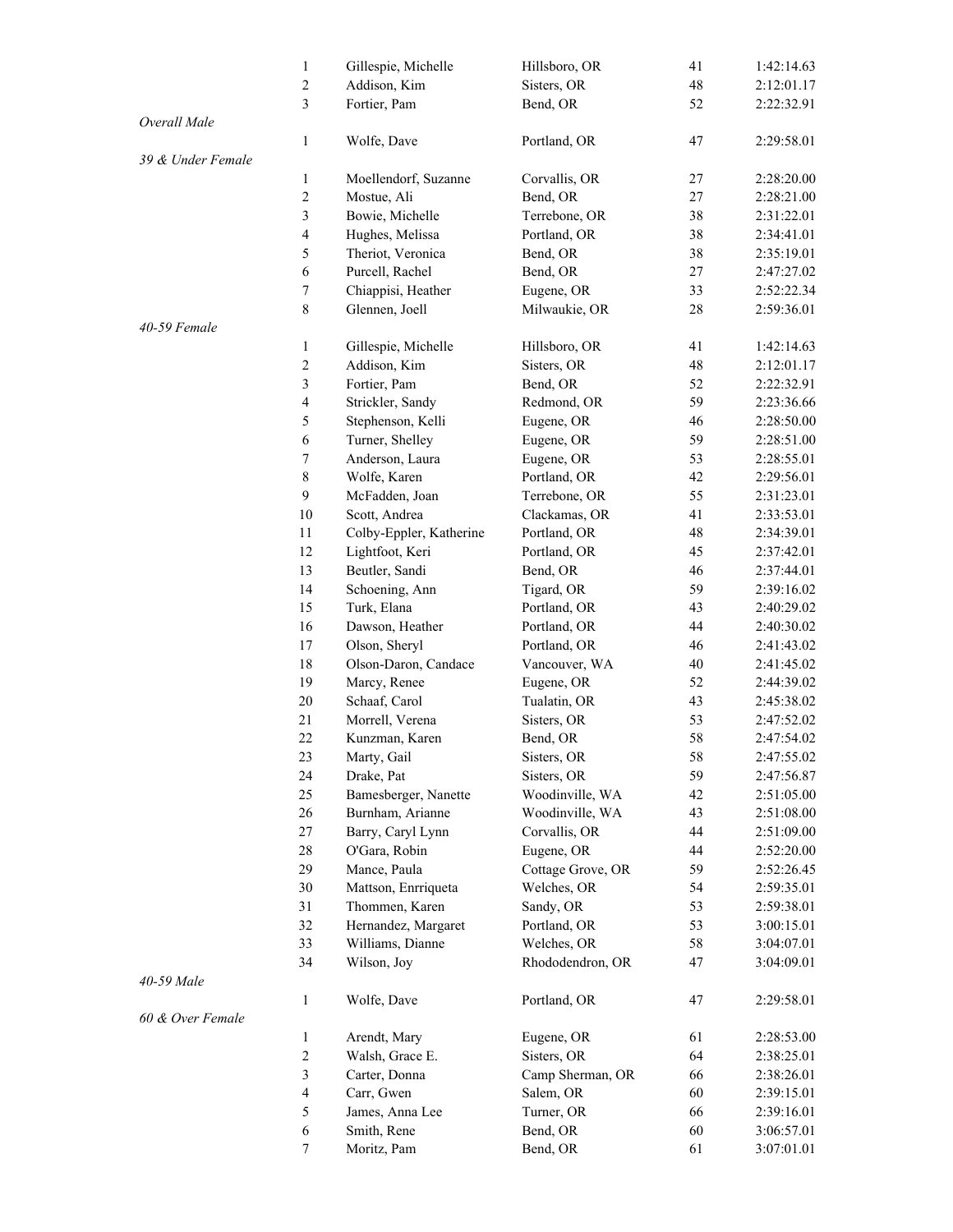| 11K Competitive Walk Overall Results |  |  |  |
|--------------------------------------|--|--|--|
|--------------------------------------|--|--|--|

| Name                   | City          | Sex | Age | Bib | Time       | Pace    | Distance |
|------------------------|---------------|-----|-----|-----|------------|---------|----------|
| Robeson, Dennis        | Eugene, OR    | M   | 61  | 213 | 1:15:39.50 | 11:07.6 | 6.8      |
| Stronach, Jean         | Dexter, OR    | F   | 52  | 219 | 1:20:04.63 | 11:46.6 | 6.8      |
| Robeson, Mo            | Eugene, OR    | F   | 59  | 222 | 1:20:26.25 | 11:49.7 | 6.8      |
| Rambo, Liz             | Eugene, OR    | F   | 42  | 220 | 1:27:55.51 | 12:55.8 | 6.8      |
| Gunterman, Joe         | Sisters, OR   | M   | 60  | 334 | 1:29:46.63 | 13:12.2 | 6.8      |
| Moore, Christine       | Salem, OR     | F   | 23  | 225 | 1:29:58.15 | 13:13.8 | 6.8      |
| Minor-Lawrence, Evelyn | Beaverton, OR | F   | 43  | 217 | 1:31:38.57 | 13:28.6 | 6.8      |
| Murray, Nadean         | Sisters, OR   | F   | 46  | 224 | 1:34:14.64 | 13:51.6 | 6.8      |
| Linda, Dagg            | Eugene, OR    | F   | 39  | 336 | 1:38:17.34 | 14:27.3 | 6.8      |
| Guise, Hayley          | Eugene, OR    | F   | 15  | 227 | 1:38:19.38 | 14:27.6 | 6.8      |
| Deurwaarder, Chrisann  | Portland, OR  | F   | 61  | 214 | 1:39:01.39 | 14:33.7 | 6.8      |
| Collier, Diane         | Beaverton, OR | F   | 66  | 243 | 1:39:02.59 | 14:33.9 | 6.8      |
| Schiro-Sorber, Linda   | West Linn, OR | F   | 61  | 216 | 1:39:20.93 | 14:36.6 | 6.8      |
| Stimson, Lynn          | Albany, OR    | F   | 55  | 218 | 1:39:58.78 | 14:42.2 | 6.8      |
| Sedillo, Mary          | Tualatin, OR  | F   | 61  | 215 | 1:45:39.84 | 15:32.3 | 6.8      |
| Dibble, Elaine         | Portland, OR  | F   | 60  | 326 | 1:51:03.56 | 16:19.9 | 6.8      |
| Dibble, Kent           | Portland, OR  | M   | 57  | 327 | 1:51:08.43 | 16:20.7 | 6.8      |
| Sanders, Yola Dianne   | Scappoose, OR | F   | 50  | 223 | 1:52:04.58 | 16:28.9 | 6.8      |
| Lockwood, Jennifer     | Portland, OR  | F   | 38  | 228 | 1:59:29.73 | 17:34.4 | 6.8      |
| Carroll, Jill          | Tualatin, OR  | F   | 57  | 221 | 2:06:07.58 | 18:32.9 | 6.8      |
| Witmer, Leah           | Redmond, OR   | F   | 43  | 342 | 2:11:08.88 | 19:17.2 | 6.8      |
|                        |               |     |     |     |            |         |          |

#### 11K Competitive Walk Age Group Results

| Category          | Place          | Name                   | City          | Age | Time       |
|-------------------|----------------|------------------------|---------------|-----|------------|
| Overall Female    |                |                        |               |     |            |
|                   | 1              | Stronach, Jean         | Dexter, OR    | 52  | 1:20:04.63 |
|                   | $\sqrt{2}$     | Robeson, Mo            | Eugene, OR    | 59  | 1:20:26.25 |
|                   | 3              | Rambo, Liz             | Eugene, OR    | 42  | 1:27:55.51 |
| Overall Male      |                |                        |               |     |            |
|                   | 1              | Robeson, Dennis        | Eugene, OR    | 61  | 1:15:39.50 |
|                   | $\overline{c}$ | Gunterman, Joe         | Sisters, OR   | 60  | 1:29:46.63 |
|                   | $\mathfrak{Z}$ | Dibble, Kent           | Portland, OR  | 57  | 1:51:08.43 |
| 39 & Under Female |                |                        |               |     |            |
|                   | 1              | Moore, Christine       | Salem, OR     | 23  | 1:29:58.15 |
|                   | $\overline{c}$ | Linda, Dagg            | Eugene, OR    | 39  | 1:38:17.34 |
|                   | 3              | Guise, Hayley          | Eugene, OR    | 15  | 1:38:19.38 |
|                   | $\overline{4}$ | Lockwood, Jennifer     | Portland, OR  | 38  | 1:59:29.73 |
| 40-59 Male        |                |                        |               |     |            |
|                   | 1              | Dibble, Kent           | Portland, OR  | 57  | 1:51:08.43 |
| 40-59 Female      |                |                        |               |     |            |
|                   | 1              | Stronach, Jean         | Dexter, OR    | 52  | 1:20:04.63 |
|                   | $\overline{2}$ | Robeson, Mo            | Eugene, OR    | 59  | 1:20:26.25 |
|                   | 3              | Rambo, Liz             | Eugene, OR    | 42  | 1:27:55.51 |
|                   | $\overline{4}$ | Minor-Lawrence, Evelyn | Beaverton, OR | 43  | 1:31:38.57 |
|                   | 5              | Murray, Nadean         | Sisters, OR   | 46  | 1:34:14.64 |
|                   | 6              | Stimson, Lynn          | Albany, OR    | 55  | 1:39:58.78 |
|                   | 7              | Sanders, Yola Dianne   | Scappoose, OR | 50  | 1:52:04.58 |
|                   | 8              | Carroll, Jill          | Tualatin, OR  | 57  | 2:06:07.58 |
|                   | 9              | Witmer, Leah           | Redmond, OR   | 43  | 2:11:08.88 |
| 60 & Over Male    |                |                        |               |     |            |
|                   | 1              | Robeson, Dennis        | Eugene, OR    | 61  | 1:15:39.50 |
|                   | $\overline{2}$ | Gunterman, Joe         | Sisters, OR   | 60  | 1:29:46.63 |
| 60 & Over Female  |                |                        |               |     |            |
|                   | 1              | Deurwaarder, Chrisann  | Portland, OR  | 61  | 1:39:01.39 |
|                   | $\overline{2}$ | Collier, Diane         | Beaverton, OR | 66  | 1:39:02.59 |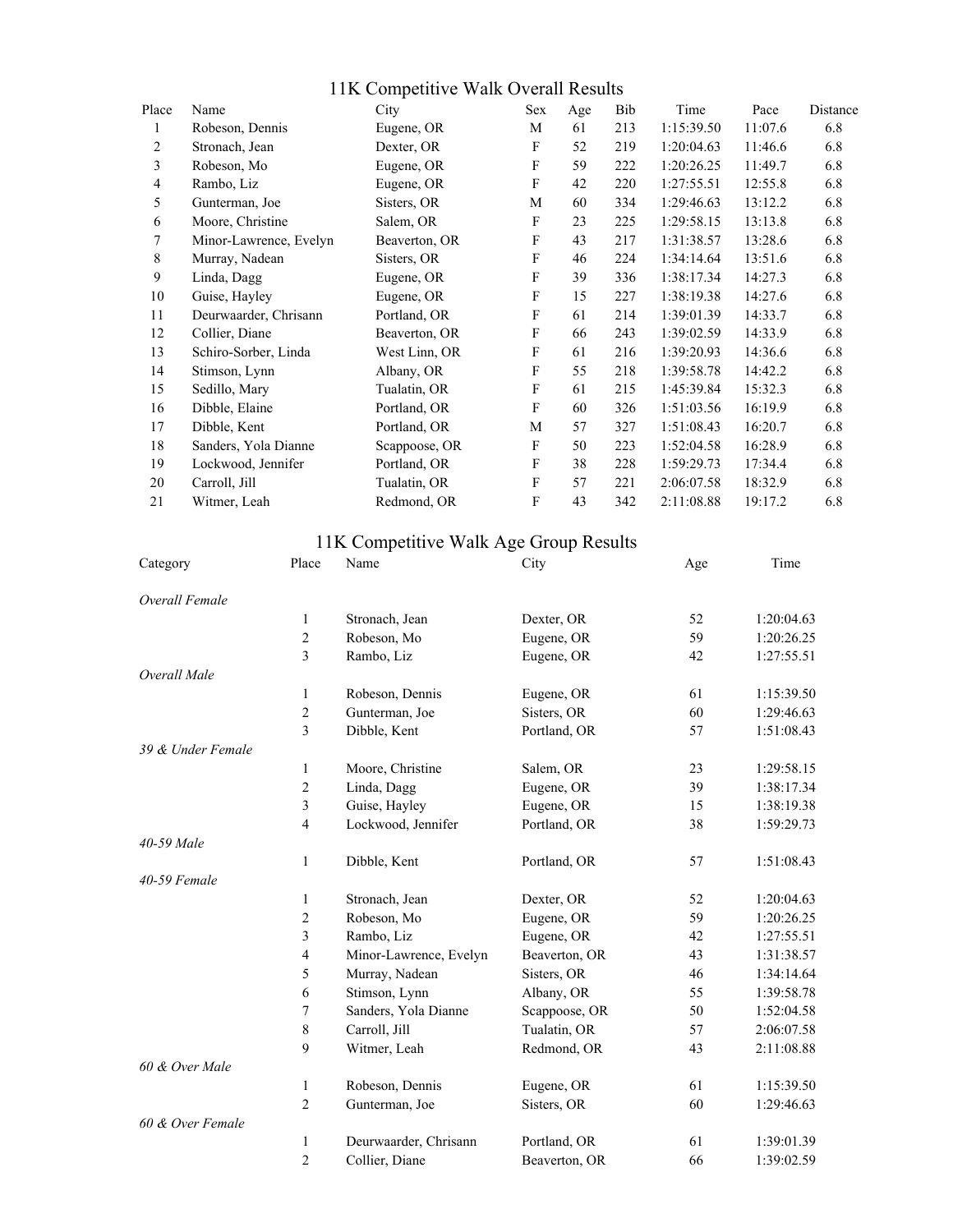| Schiro-Sorber, Linda | West Linn. OR | 61 | 1:39:20.93 |
|----------------------|---------------|----|------------|
| Sedillo, Mary        | Tualatin. OR  | 61 | 1:45:39.84 |
| Dibble. Elaine       | Portland, OR  | 60 | 1:51:03.56 |

| 11K Non-Competitive Walk Overall Results |  |
|------------------------------------------|--|
|------------------------------------------|--|

| Place | Name               | City            | Sex                       | Age | Bib | Time       | Pace    | Distance |
|-------|--------------------|-----------------|---------------------------|-----|-----|------------|---------|----------|
| 1     | Velik, Marjorie    | Beatty, OR      | $\mathbf{F}$              | 48  | 281 | 1:38:50.01 | 14:32.1 | 6.8      |
| 2     | Floyd, Dixie       | Corvallis, OR   | F                         | 47  | 257 | 1:46:19.68 | 15:38.2 | 6.8      |
| 3     | Bliss, Sandra      | Redmond, OR     | F                         | 61  | 246 | 1:50:40.27 | 16:16.5 | 6.8      |
| 4     | Ward, Chelsea      | Wilsonville, OR | $\boldsymbol{\mathrm{F}}$ | 25  | 259 | 1:50:44.45 | 16:17.1 | 6.8      |
| 5     | Gunterman, Connie  | Sisters, OR     | $\mathbf{F}$              | 58  | 333 | 1:52:44.38 | 16:34.8 | 6.8      |
| 6     | Chism, Carol       | Portland, OR    | $\mathbf{F}$              | 63  | 244 | 1:59:15.76 | 17:32.3 | 6.8      |
| 7     | Rowe, Heather      | Redmond, OR     | $\mathbf{F}$              | 15  | 323 | 1:59:17.21 | 17:32.5 | 6.8      |
| 8     | Bostad, Kara       | Vancouver, WA   | $\mathbf{F}$              | 41  | 258 | 1:59:31.70 | 17:34.7 | 6.8      |
| 9     | Wright, Martha     | Portland, OR    | F                         | 53  | 256 | 2:01:02.91 | 17:48.1 | 6.8      |
| 10    | Koerner, Nancy     | Canby, OR       | F                         | 53  | 251 | 2:01:27.39 | 17:51.7 | 6.8      |
| 11    | Koerner, Steve     | Canby, OR       | M                         | 55  | 242 | 2:01:28.09 | 17:51.8 | 6.8      |
| 12    | Spencer, Shawn     | Sisters, OR     | $\mathbf{F}$              | 54  | 322 | 2:03:16.04 | 18:07.7 | 6.8      |
| 13    | Plank, Kathleen    | Sisters, OR     | $\rm F$                   | 58  | 321 | 2:03:17.85 | 18:07.9 | 6.8      |
| 14    | Crow, Mary JP      | Sisters, OR     | F                         | 59  | 320 | 2:03:19.36 | 18:08.1 | 6.8      |
| 15    | Gant, Lori         | Eugene, OR      | $\mathbf{F}$              | 34  | 261 | 2:04:05.36 | 18:14.9 | 6.8      |
| 16    | Palmer Frost, Joy  | Drain, OR       | F                         | 37  | 262 | 2:04:08.00 | 18:15.3 | 6.8      |
| 17    | Cooper, Casie      | Sisters, OR     | $\mathbf{F}$              | 32  | 325 | 2:05:17.53 | 18:25.5 | 6.8      |
| 18    | Sugunuma, Cheryl   | Redmond, OR     | F                         | 38  | 324 | 2:05:19.25 | 18:25.8 | 6.8      |
| 19    | Bigler, Takako     | Portland, Or    | $\mathbf{F}$              | 52  | 255 | 2:05:21.29 | 18:26.1 | 6.8      |
| 20    | Riehl, Daniele     | Oregon City, OR | $\mathbf{F}$              | 40  | 253 | 2:05:34.00 | 18:27.9 | 6.8      |
| 21    | Lucinio, Dawn      | Newberg, OR     | F                         | 42  | 254 | 2:05:34.96 | 18:28.1 | 6.8      |
| 22    | Cohen, Lori        | Tualatin, OR    | $\mathbf{F}$              | 53  | 231 | 2:06:12.76 | 18:33.6 | 6.8      |
| 23    | Iiams, Bill        | Redmond, OR     | M                         | 67  | 241 | 2:11:05.59 | 19:16.7 | 6.8      |
| 24    | Iiams, Holly       | Redmond, OR     | $\mathbf{F}$              | 64  | 247 | 2:11:11.99 | 19:17.6 | 6.8      |
| 25    | Pfeifer, Elizabeth | Davis, CA       | F                         | 64  | 329 | 2:13:05.37 | 19:34.3 | 6.8      |
| 26    | Wood, Penny        | Sisters, OR     | F                         | 63  | 245 | 2:13:06.54 | 19:34.5 | 6.8      |
| 27    | Alto, Cheryl       | Portland, OR    | $\mathbf{F}$              | 47  | 249 | 2:16:34.39 | 20:05.1 | 6.8      |
| 28    | Youtsey, Diana     | Portland, OR    | $\mathbf{F}$              | 50  | 252 | 2:16:37.29 | 20:05.5 | 6.8      |
| 29    | McKamey, Kathy     | Edgewood, WA    | $\mathbf{F}$              | 57  | 250 | 2:16:38.73 | 20:05.7 | 6.8      |
| 30    | Reed, Deborah      | Portland, OR    | F                         | 54  | 248 | 2:16:43.67 | 20:06.4 | 6.8      |

## 11K Non-Competitive Walk Age Group Results

| Category          | Place          | Name              | City            | Age | Time       |
|-------------------|----------------|-------------------|-----------------|-----|------------|
| Overall Female    |                |                   |                 |     |            |
|                   | 1              | Velik, Marjorie   | Beatty, OR      | 48  | 1:38:50.01 |
|                   | 2              | Floyd, Dixie      | Corvallis, OR   | 47  | 1:46:19.68 |
|                   | 3              | Bliss, Sandra     | Redmond, OR     | 61  | 1:50:40.27 |
| Overall Male      |                |                   |                 |     |            |
|                   | $\mathbf{1}$   | Koerner, Steve    | Canby, OR       | 55  | 2:01:28.09 |
|                   | $\overline{2}$ | Iiams, Bill       | Redmond, OR     | 67  | 2:11:05.59 |
| 39 & Under Female |                |                   |                 |     |            |
|                   | 1              | Ward, Chelsea     | Wilsonville, OR | 25  | 1:50:44.45 |
|                   | $\overline{2}$ | Rowe, Heather     | Redmond, OR     | 15  | 1:59:17.21 |
|                   | 3              | Gant, Lori        | Eugene, OR      | 34  | 2:04:05.36 |
|                   | $\overline{4}$ | Palmer Frost, Joy | Drain, OR       | 37  | 2:04:08.00 |
|                   | 5              | Cooper, Casie     | Sisters, OR     | 32  | 2:05:17.53 |
|                   | 6              | Sugunuma, Cheryl  | Redmond, OR     | 38  | 2:05:19.25 |
| $40-59$ Female    |                |                   |                 |     |            |
|                   | $\mathbf{1}$   | Velik, Marjorie   | Beatty, OR      | 48  | 1:38:50.01 |
|                   | $\overline{c}$ | Floyd, Dixie      | Corvallis, OR   | 47  | 1:46:19.68 |
|                   | 3              | Gunterman, Connie | Sisters, OR     | 58  | 1:52:44.38 |
|                   | 4              | Bostad, Kara      | Vancouver, WA   | 41  | 1:59:31.70 |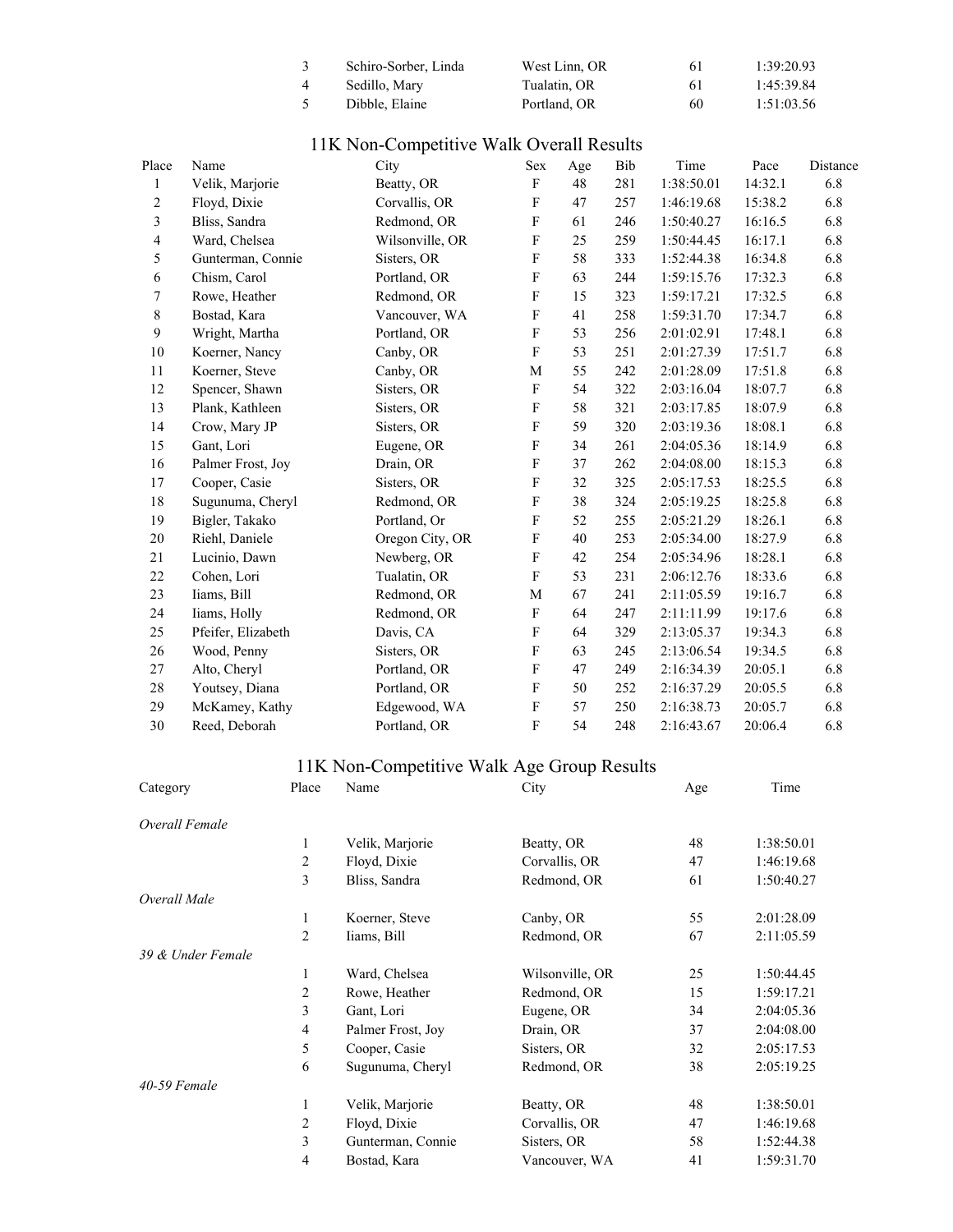|                  | 5              | Wright, Martha     | Portland, OR    | 53 | 2:01:02.91 |
|------------------|----------------|--------------------|-----------------|----|------------|
|                  | 6              | Koerner, Nancy     | Canby, OR       | 53 | 2:01:27.39 |
|                  | 7              | Spencer, Shawn     | Sisters, OR     | 54 | 2:03:16.04 |
|                  | $\,$ 8 $\,$    | Plank, Kathleen    | Sisters, OR     | 58 | 2:03:17.85 |
|                  | 9              | Crow, Mary JP      | Sisters, OR     | 59 | 2:03:19.36 |
|                  | 10             | Bigler, Takako     | Portland, Or    | 52 | 2:05:21.29 |
|                  | 11             | Riehl, Daniele     | Oregon City, OR | 40 | 2:05:34.00 |
|                  | 12             | Lucinio, Dawn      | Newberg, OR     | 42 | 2:05:34.96 |
|                  | 13             | Cohen, Lori        | Tualatin, OR    | 53 | 2:06:12.76 |
|                  | 14             | Alto, Cheryl       | Portland, OR    | 47 | 2:16:34.39 |
|                  | 15             | Youtsey, Diana     | Portland, OR    | 50 | 2:16:37.29 |
|                  | 16             | McKamey, Kathy     | Edgewood, WA    | 57 | 2:16:38.73 |
|                  | 17             | Reed, Deborah      | Portland, OR    | 54 | 2:16:43.67 |
| 40-59 Male       |                |                    |                 |    |            |
|                  | 1              | Koerner, Steve     | Canby, OR       | 55 | 2:01:28.09 |
| 60 & Over Female |                |                    |                 |    |            |
|                  | 1              | Bliss, Sandra      | Redmond, OR     | 61 | 1:50:40.27 |
|                  | $\overline{2}$ | Chism, Carol       | Portland, OR    | 63 | 1:59:15.76 |
|                  | 3              | Iiams, Holly       | Redmond, OR     | 64 | 2:11:11.99 |
|                  | $\overline{4}$ | Pfeifer, Elizabeth | Davis, CA       | 64 | 2:13:05.37 |
|                  | 5              | Wood, Penny        | Sisters, OR     | 63 | 2:13:06.54 |
| 60 & Over Male   |                |                    |                 |    |            |
|                  | 1              | Iiams, Bill        | Redmond, OR     | 67 | 2:11:05.59 |

## 11K Run Overall Results

| Place          | Name             | City            | <b>Sex</b> | Age | Bib | Time       | Pace    | Distance |
|----------------|------------------|-----------------|------------|-----|-----|------------|---------|----------|
|                | Wyckoff, William | Eugene, OR      | М          | 44  | 395 | 1:00:20.33 | 07:21.5 | 8.2      |
| $\overline{2}$ | Howard, Kim      | Fairview, OR    | F          | 52  | 206 | 1:03:25.69 | 09:19.7 | 6.8      |
| 3              | Thornton, Karen  | Brownsville, OR | F          | 48  | 207 | 1:03:26.13 | 09:19.7 | 6.8      |
| 4              | Gladden, Marvin  | Salem, OR       | М          | 56  | 335 | 1:04:18.70 | 07:23.5 | 8.7      |
| 5.             | Saxton, Brent    | Hillsboro, OR   | М          | 31  | 317 | 1:05:21.05 | 09:36.6 | 6.8      |
| 6              | Thaver, Ryan     | Bend, OR        | М          | 28  | 203 | 1:07:31.17 | 09:55.8 | 6.8      |
| 7              | Thaver, Brooke   | Bend, OR        | F          | 27  | 208 | 1:07:32.36 | 09:55.9 | 6.8      |
| 8              | Hildebrand, Don  | Sisters, OR     | М          | 76  | 201 | 1:09:29.39 | 10:13.1 | 6.8      |
| 9              | Garton, Alan     | Fairview, OR    | M          | 53  | 202 | 1:12:33.43 | 10:40.2 | 6.8      |
| 10             | Valenti, April   | Bend, OR        | F          | 34  | 332 | 1:19:07.44 | 11:38.2 | 6.8      |
| 11             | Garee, Theresa   | Beaverton, OR   | F          | 26  | 210 | 1:21:17.37 | 11:57.3 | 6.8      |
| 12             | Young, Felicity  | Bend, OR        | F          | 26  | 209 | 1:21:21.04 | 11:57.8 | 6.8      |
| 13             | Carr, Ruth       | Philomath, OR   | F          | 31  | 313 | 1:46:18.59 | 15:38.0 | 6.8      |
| 14             | Witmer, Scott    | Redmond, OR     | М          | 50  | 343 | 2:11:06.94 | 19:16.9 | 6.8      |

#### 11K Run Age Group Results

| Category          | Place | Name             | City            | Age | Time       |
|-------------------|-------|------------------|-----------------|-----|------------|
| Overall Female    |       |                  |                 |     |            |
|                   | 1     | Howard, Kim      | Fairview, OR    | 52  | 1:03:25.69 |
|                   | 2     | Thornton, Karen  | Brownsville, OR | 48  | 1:03:26.13 |
|                   | 3     | Thayer, Brooke   | Bend, OR        | 27  | 1:07:32.36 |
| Overall Male      |       |                  |                 |     |            |
|                   | 1     | Wyckoff, William | Eugene, OR      | 44  | 1:00:20.33 |
|                   | 2     | Gladden, Marvin  | Salem, OR       | 56  | 1:04:18.70 |
|                   | 3     | Saxton, Brent    | Hillsboro, OR   | 31  | 1:05:21.05 |
| 39 & Under Female |       |                  |                 |     |            |
|                   | 1     | Thayer, Brooke   | Bend, OR        | 27  | 1:07:32.36 |
|                   | 2     | Valenti, April   | Bend, OR        | 34  | 1:19:07.44 |
|                   | 3     | Garee, Theresa   | Beaverton, OR   | 26  | 1:21:17.37 |
|                   | 4     | Young, Felicity  | Bend, OR        | 26  | 1:21:21.04 |
|                   | 5     | Carr, Ruth       | Philomath, OR   | 31  | 1:46:18.59 |